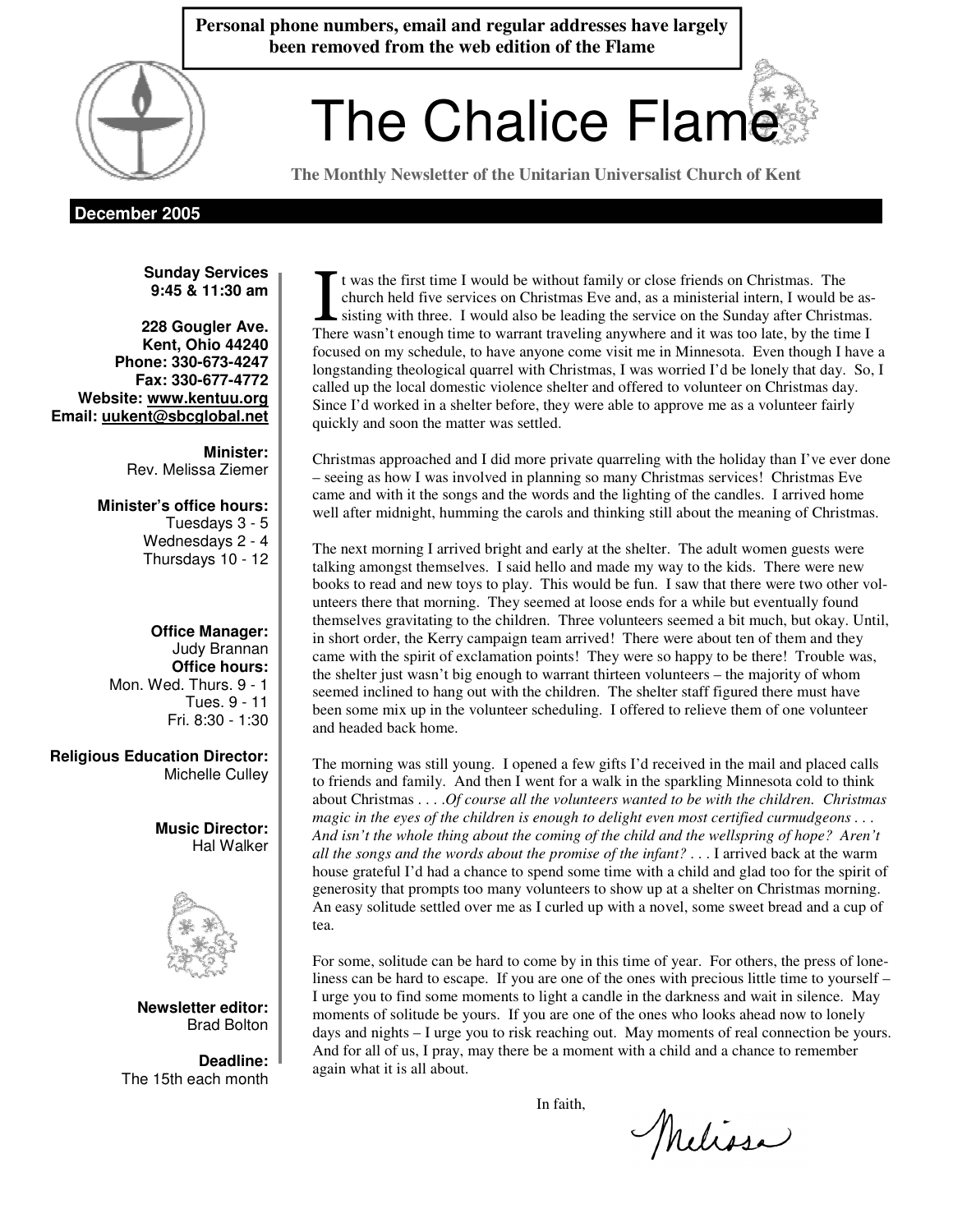## December Services

**4** December 2005 The Heart's Discontent Melissa Ziemer

So much anticipation. The drumbeat of expectation. But what of the heart's discontent in this waiting time of the year?

**11** December 2005 Joyful, Joyful! Are you? Melissa Ziemer

Tis the season. On happiness and joy and the hunger of the heart.

**18** December 2005 **A Tapestry of Hope and Possibility** Melissa Ziemer and Michelle Culley

All are invited to join this special multi-generational service celebrating the gifts of the season. Childcare will be available for the littlest ones during both services.

**24** December 2005 Christmas Eve Candlelight Service Melissa Ziemer

6:30 pm A special service of lessons and carols designed with families with young children in mind.

8:30 pm A special service of lessons and carols to welcome the spirit of Christmas into the world.

**25** December 2005 On This Morning

Melissa Ziemer

Words, music, song and silence. This service will draw inspiration from the Quaker practice of worship. All are invited to gather for one service only at 10:30 am.

## Winter Institute 2006

**When:** February 17-20, 2006

**Where:** Salt Fork State Park & Conference Center in Cambridge, Ohio.

**What:** A relaxing and schedule-free weekend gathering for UU's of all ages. Outdoor activities like sledding, hiking and cross country skiing. Indoor has fireplaces, pool and hot tub . Fellow UU's are always ready to play a board game, put together a puzzle or make music. Worship services and great conversation provide opportunity for fellowship. Check in Friday after 3 p.m. Stay 1, 2 or all 3 nights.

**How:** Make your ROOM RESERVATIONS directly at 1-800- AT A PARK or www.atapark.com and ask for the special Unitarian Universalist conference rate (\$95 for a room with 2 double beds or 1 king, \$115 for room w/ 2 double beds and a bunk bed. Note: the large rooms are scarce, so book early if you want one). Make CONFERENCE RESERVATIONS directly with Cheryl Napsha. Mail a check, payable to OMD-WI, to . Confer-

ence rate covers Dinner on Friday, Saturday and Sunday and Brunch on Saturday, Sunday and Monday, as well as cost of Community Rooms.

**How much:** For entire weekend (Friday dinner through morning): \$100 for adults; \$50 for children 6-12. No charge for under age 6. Daily rate is available at \$30 for adults, \$15 for children per day.

**Questions:** Contact Cheryl Napsha at

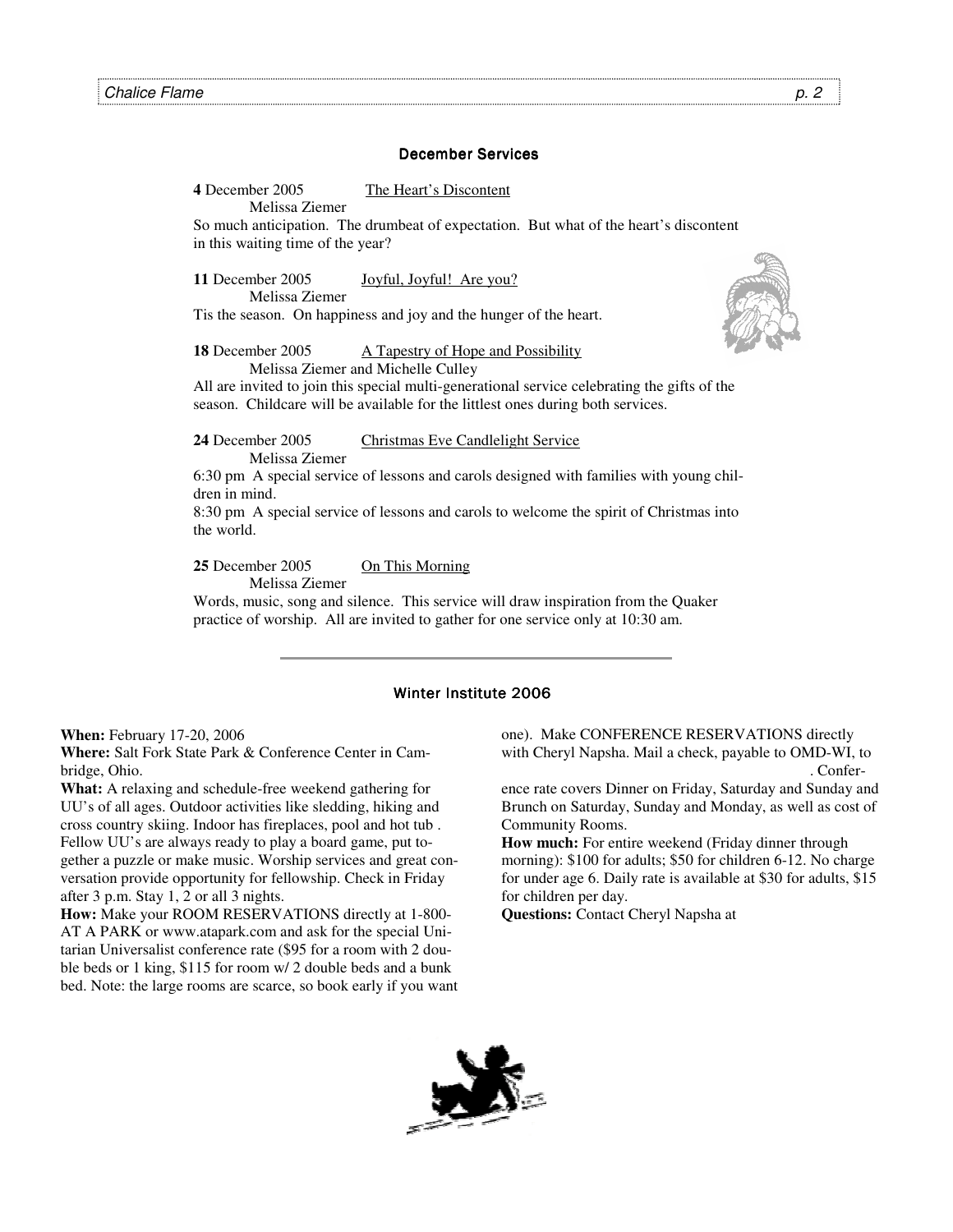## **Bibliophile Alert!**

The Church Book Club is sponsoring a Book Exchange event on Saturday, January 21 from 2 PM to 4 PM at Linda Bunyan's on

. Bring some beloved novels, nonfiction works, or other literary materials to share. The basic process that will be followed: bring a number of books, share some information about them with a small group, take home the same number of books. Exchange circles will include such focuses as mystery, science and fantasy fiction, historical fiction, realistic fiction, poetry/ plays, nonfiction, etc. Questions? Call Kathie Slater at

. Refreshments will be provided.

## Want to Help Close to Home?

The Social Justice Committee has recommended that our church organize teams to volunteer one day or evening a month at the County Clothing Center and the Kent Social Services Hot Meal program. These activities are part of Family & Community Services, and are run almost entirely on volunteer help, mostly from area churches. Our church has not participated in the past; it is time we did so.

At the County Clothing Center (located in Ravenna) volunteers sort donations, put clothes on hangers, or check out customers (all clothing is free; there are some limits on how many items one person can take) This activity is suitable for school-age children to participate with parents. Read more at: http://www.portagefamilies.org/ccc/index.html .

The Thursday afternoon dinner at the Hot Meals Program (in Kent) also needs volunteers to help prepare the dinner, serve and clean up, roughly from 3 - 5PM every week. Volunteers are also needed during midday hours. Read more at: http://www.portagefamilies.org/kss/index.html .

For each of these activities we would need to put together a team of 6 -8 people – not necessarily the same people every time -- and work with their staff for a regular monthly assignment (like the third Thursday)

## **Holiday Share**

Plan your holiday shopping now at UUCK's annual Holiday Share, December 10-11 and 17-18; 10 am to 4 pm on Saturday and 12 – 4 pm on Sunday. We will have great gift items and goodies, including CD's by favorite local artists Hal Walker and Mike Hovancsek, and a fantastic new release by Mindy Simmons! Gift wrapping will be available for a modest donation, so if you're all thumbs bring us your presents and we'll make 'em look pretty! For more information, or to volunteer or offer your crafts for sale please contact Beth Wills, Bev Cole, or Colleen Norris.

*Beth Wills* 

## **Out to Lunch Bunch**

Dec. 4- El Campesino Dec. 11- China City Dec. 18- El Campesino Dec. 25- Enjoy a meal with your family or friends.

If someone wants to organize a meal at the church on Dec. 25, send a notice to that effect to the church office for the Thread from the Web and place a sign up sheet in Fessenden Hall.

## Gay Sloane

Gay Sloane is settling in to her new home in Cleveland and invites contact with her friends at the Kent Church. Her new address is

She has started attending the West Shore UU Church, so is keeping up her UU Connections. *Susan Goekler*

## **Committee on Ministry**

#### **What is the Committee on Ministry?**

• A 4-person committee whose current members are: Saul Flanner, Kim Marfy, Rhonda Richardson (convener), and Kathie Slater. Rev. Melissa Ziemer is an ex officio member.

• Our goal is to promote the health and well-being of the congregation.

• Our charge is to continuously assess the total ministry of the church and make recommendations that have the potential to help us grow more fully into our mission and vision.

#### **How is the Committee on Ministry different from the Board?**

• We are not elected by the congregation, but are appointed by the Board.

• Unlike the Board, which concerns itself primarily with enacting church policies and managing church operations, we are a vision and oversight group.

We nurture healthy shared ministry by cultivating open and appropriate communications with members of the congregation, Minister, staff, and the Board.

 *Rhonda Richardson*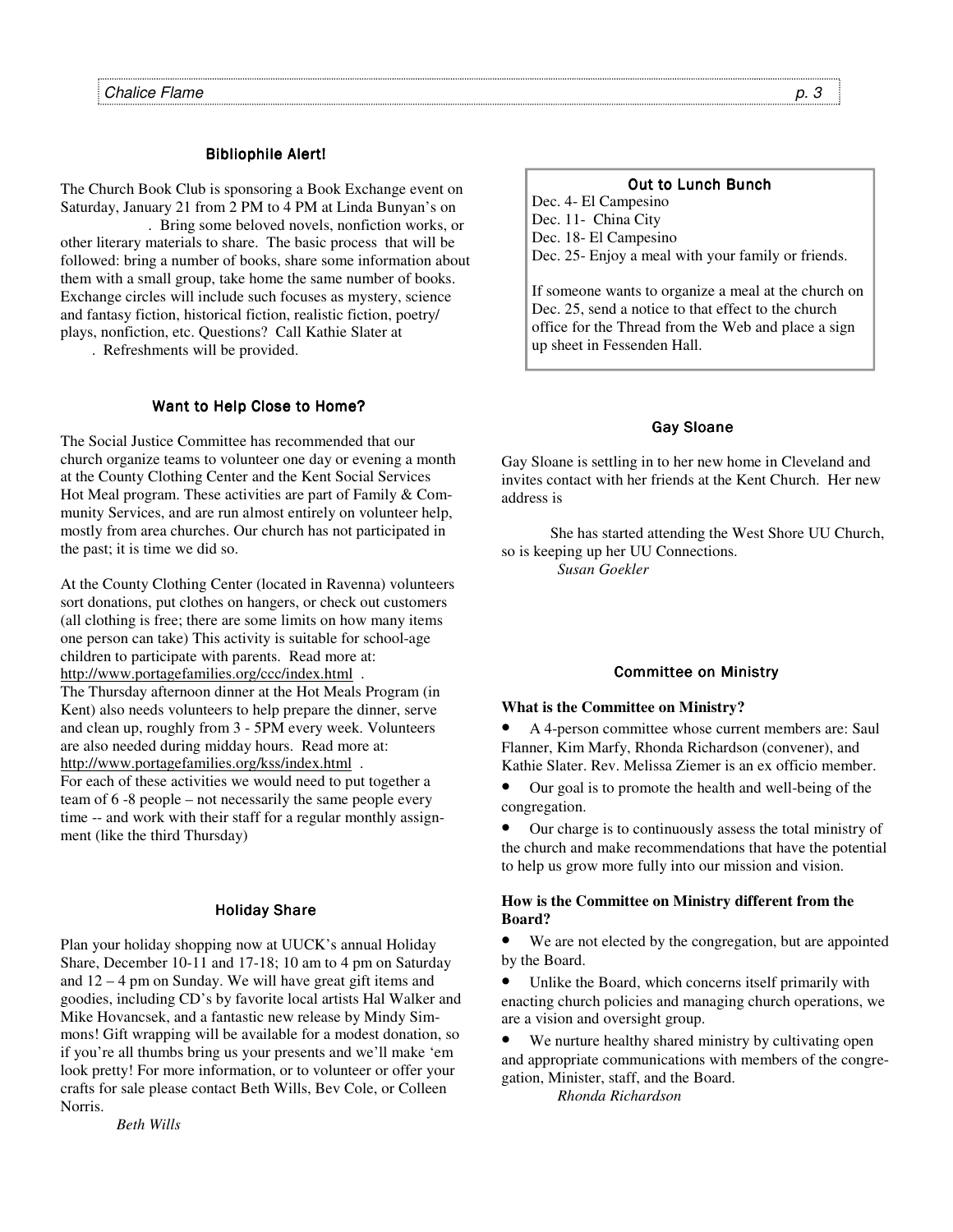## Why I teach RE.

 Would you believe that children are teaching ME? Would you believe that it's FUN? Would you believe that it's Really Entertaining? How about Spiritually enriching?

 Teaching RE is all this and more. I DO BELIEVE THAT WE ARE RESPONSIBLE FOR ALL THE WORLD'S CHILDREN, INCLUDING THE ONES THAT GO TO OUR CHURCH. We all have something to offer and so do they. Perhaps it's because of the warm feeling I get when a young boy calls me "Grandma Becky" with a hug attached to it. Maybe when I see a shy one actually get up and sing with the others.

 There isn't a whole lot I can do for the children in far reaching places of our world, but I CAN do something HERE. A handson approach is called for. When I see the littlest kids running through the aisles, I can choose to criticize their behavior or I can reach out and talk to them about their life. If a child drops a drink during coffee hour, I can help them feel better by cleaning up with them, and letting them know that they are MORE important than spilled milk. If we use "Kindness Matters" when we deal with each other, then our kids will emulate us as well. That's why I teach RE. I like to think that I have done something small for the future. I like to think that the ripple effect will help our movement. As Albus Dumbledore says in the Harry Potter books, "Youth cannot know age, and age is careless when we forget this." It is up to US to teach them. IF not you or me, 'Who will?

 *Rebecca Haines* 

# **Membership Committee News**

The membership committee is working towards making our church an even more welcoming place for new visitors and making it easier for newer members to feel more a part of our church community. Your assistance is requested. Wearing your nametag helps a lot, as does simply saying hello to a new face at coffee hour. If you need a nametag, there is a sign up sheet next to the visitor's podium in the lobby. Thanks for your help.

On another note, we are considering a change that may affect each of us from time to time. Starting in January, our greeters would ask that latecomers to service wait until the first hymn is being sung before entering the church and finding a seat, rather than entering during the opening music, chalice lighting and call to worship. We believe this would be less disruptive to the service. We welcome your thoughts on this subject – you can direct any questions or comments to Kay Clatterbuck,

# Small Group Ministry?

We are exploring the possibility of offering more SGM programming in our church. If you are interested in being a part of the planning process, please contact Ellen Carvill or Renée Zimelis-Ruchotzke

# How Do They Find Us?

 We've all been noticing the influx of new people to our church in recent years, and I've noticed quite an increase in new faces in recent months. Wondering how people find out about us, I decided to pose that question to a couple I noticed in Fessenden Hall between services on November 13.



Karl and his friend Vickie are new visitors to the church. Karl attends Kent State University while Vickie visits him on weekends from out of town. Karl spent his high school years in a private, Christian-based school, and so joined a Christian group on campus at KSU. He found that the practices of the group were counter to his principles and subsequently left the group. Karl then remembered seeing the Kent UU table at a Black Squirrel Festival, and noticed

**Karl** 

our presence at a Pride meeting as well. Finally, after noticing a flyer about us on campus, he began attending the newly formed Kent UU circle\* on campus led by Renee Zimelis-Ruchotzke. When Vickie began showing an interest in exploring her spirituality with Karl, Karl brought Vickie to our church. At least for these folks, it seems that repeated exposure to our presence on campus coupled with the outreach program led by Renee provided the incentive for them to visit our church.

*Brad Bolton* 

 \* Two to eight people have been attending these weekly meetings which started Sept. 21.

# Change in Secretary's Change in Secretary's **Office Hours**

The secretary will be in the office Monday, Wednesday & Thursday from 9:00 AM until 1:00 PM; Tuesday from 9:00 AM - 11:00 PM; and Friday from 8:30 AM - 1:30 PM.

# $$104,000$  and Counting

As of October 12, pledges for the church in 2006 total \$104,000. Thanks to everyone who has pledged. Members and friends of the church may still complete a pledge card. If you have not been contacted by a member of the canvass committee or would like to complete a pledge card, call a member of the canvass committee.

Canvass committee members are Annie Brightbill at 753. Shannov and Susan Goekler at (330) 633-1856; Cari Orris at and Beth Wills at

 *Cari Orris*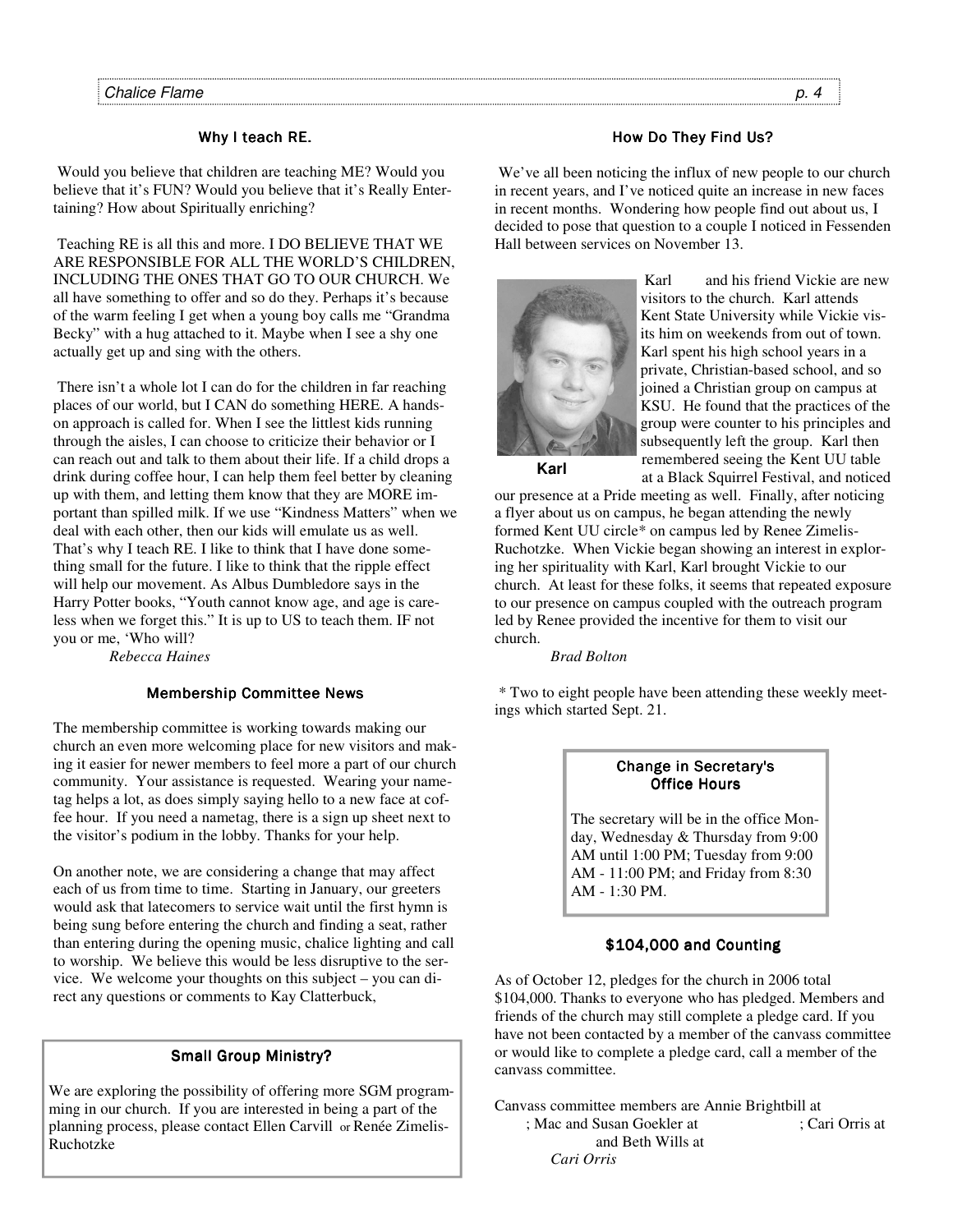## The Work of Social Justice

The Social Justice Committee continues to be active and<br>visible in the community. On Sunday, October 30, the<br>Committee sponsored a vigil of remembrance in front o visible in the community. On Sunday, October 30, the Committee sponsored a vigil of remembrance in front of the church at 11AM to mark the deaths of 2,000 American troops in Iraq and the deaths of unknown numbers of Iraqis and people of other nations in the war. We read aloud the names of the 93 Ohio troops who have been killed in Iraq and Afghanistan. Reverend Ziemer led us in a litany of remembrance, and we read a poem honoring the people we have lost. Ted Voneida provided 40 stamped postcards for people to write messages about the war to Senators Dewine and Voinovich. A photograph of our vigil appeared in the Record-Courier newspaper later that week.

On November 2nd, the Social Justice Committee sponsored a Congregational Forum on the War In Iraq at which members and friends of the church discussed their thoughts and feelings about the Iraq war. A more extensive story on the forum and on our continuing discussion appears in this newsletter.

The Social Justice Committee also sent a letter to Kent State University President Carol Cartwright expressing support for Iraq war veteran and KSU student David Airhart. Dave was a speaker at our October teach-in on the Iraq war. He subsequently made a public statement for peace when he climbed a military recruiter's climbing wall at KSU and unfurled a peace banner. Kent police cited Dave for disorderly conduct and fined him \$105, and he was called to a hearing at KSU. The charges were later dropped.

The Social Justice Committee has begun organizing monthly special offerings for social justice projects and programs of all kinds. Our first special offering in October went to Kent Social Services. We raised \$400. Our second special offering in November went to the UUSC Guatemala Relief Fund to help people in Guatemala whose villages were destroyed and whose families died in mudslides resulting from Hurricane Stan. Our December special offering will go to the UUSC-UUA South Asia Earthquake Relief Fund, to help the people in Asia, especially in Pakistan, who are hungry and without medical care and who continue to suffer because of the earthquake there. Our January special offering will go to Freedom House, a shelter for homeless veterans in Portage County.

On Sunday, November 13, the Social Justice Committee hosted a visit by Mark Frisone of Family and Community Services of Portage County. He spoke to us about the work of the various service agencies in Portage County, and he suggested ways that we can participate in service to our local community. Two ways in which we can provide direct service are to volunteer as a church at the County Clothing Center to sort clothing and do other tasks and to prepare dinners on Thursday evenings at Kent Social Services. Children are welcome to accompany parents at the County Clothing Center. The Social Justice Committee also plans to meet with activists from Christ Episcopal Church in Kent and other local churches to launch an interfaith effort to address issues affecting poor and working-class people in our local community. One proposed project is to do weatherization of people's homes to enable them to conserve energy during the winter.

On November 16th, the Social Justice Committee sponsored a free showing of the new movie "Wal-Mart: The High Cost of Low Price." This was the premier week for the film, and over 60 people from the surrounding community turned out and got an introduction to our church.

The Social Justice Committee encourages more people from our church to get involved. You can suggest social justice initiatives, organize or be part of action teams, or suggest projects that should receive our support through our monthly special offerings. We also invite you to join our committee. We thank the members of the church for your support of social justice through special offerings and through your willingness to volunteer.

*Submitted by Vivien Sandlund Chair, Social Justice Committee* 



# December Congregational Meeting

An important congregational meeting will be held on Wednesday, December 7th at 7:00 p.m. in the sanctuary. The proposed church budget for 2006 will be reviewed and considered for adoption. Also, this will be an opportunity to share thoughts on improvements to the organizational restructuring and by-law changes that were adopted in May. In addition, time will be allotted for attendees to make comments on any other church matters they wish to express. As a quorum is needed to adopt the budget, members are encouraged to attend.

Active members who provide a written statement to Moderator Bob Erdman prior to the meeting stating that they are unavoidably prevented from attending the meeting may submit an absentee ballot. The ballot must present the member's position clearly enough that the Moderator can interpret the member's intent at the time of the vote. Before discussing or acting on an issue, the Moderator will announce the number of absentee ballots received and accepted. Please bear in mind that absentee ballots are not counted in determining a quorum.

*Christie Anderson*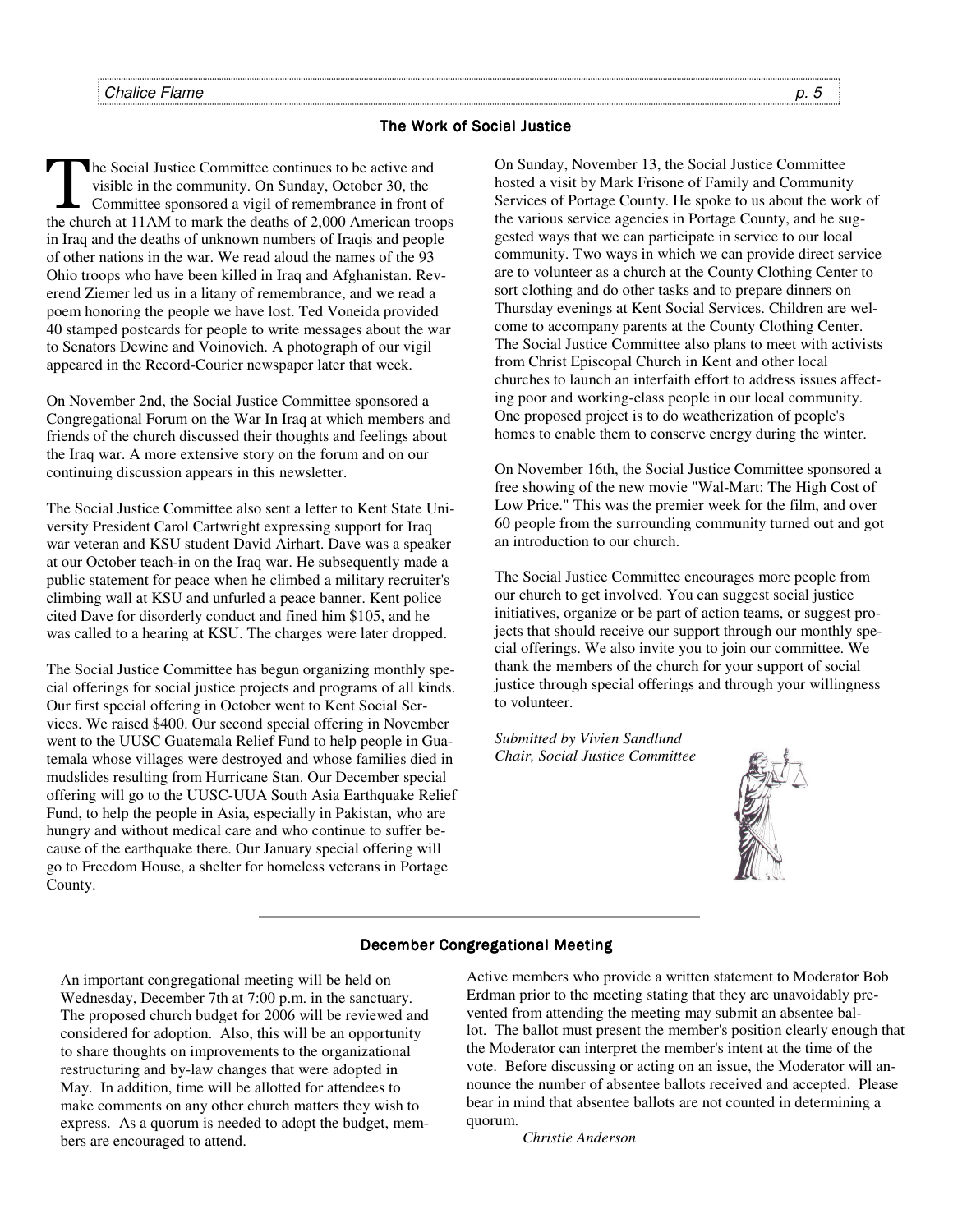## **Continuing the Discussion**

of the UU Church of Kent hosted a dialogue intended to explore the level of interest in crafting a resolution (or of the UU Church of Kent hosted a dialogue intended to explore the level of interest in crafting a resolution (or statement of conscience) related to the War in Iraq for an eventual congregational vote. The dialogue further explored the areas of agreement around which such a statement might focus. The 20+ people who attended presented many ideas and engaged in an open and respectful dialogue. The dialogue was so rich that we did not reach consensus except that the dialogue was helpful and all left feeling they had a better sense of the opinions represented in the congregation. As part of the dialogue, several people expressed an interest in having an opportunity for further personal reflection on the issues raised. Robert Fildes offered to be the recipient of written comments people would like to offer and the compiler of those comments along with the notes from the October meeting. In that spirit, the Social Justice Committee invites both those who were present and those who were not to reflect on where they are with respect to the following questions and to provide written comments by December 15. Comments may be left in the Social Justice Committee's box in the Founder's Lounge. The questions considered on the 12th were:

If we were to develop a resolution on the issue of the War in Iraq, what would we want to say about....

Given that we are in Iraq,

- 1. What is our responsibility to the people of Iraq?
- 2. What is our responsibility to our troops?
- 3. What is our responsibility to other countries in the region?
- 4. What is the best way to stop the killing?

Other questions that we did not have time to discuss, but that you are invited to respond to include:

- 5. What (if anything) is our responsibility formation-building?
- 6. When (if ever) should the U.S. involve itself in the affairs of other nations? Does our need to "do" something end up being paternalistic, imperialistic, or arrogant?

We also discussed, and invite comments on:

- 7. Should the UU Church of Kent adopt position statements (with congregational approval) on any issue of social policy?
- 8. If so, what parameters should we adopt for such statements (content area, margin of congregational approval, amount of notice prior to a vote, etc.)?
- 9. The Unitarian Universalist general assembly adopts both Statements of Conscience (after a 2-year process of study and action with opportunities for congregational input) and Actions of Immediate Witness (AIW). The AIWs address issues that are immediate and cannot wait for a 2-year process. They are introduced and voted on at the General Assembly, with no opportunity for consultation with congregations other than those people who are present as delegates from their congregations. In 2004, the UUA General Assembly adopted an AIW related to the Iraq War. A copy of that statement was distributed at the October 12 meeting. You can view it at <http://www.uua.org/ actions/immediate/04iraq.html>. Are there points in this statement that would serve as a foundation for a statement by the UU Church of Kent?
- A final issue that the committee considered at its last meeting (but that we did not discuss on October 12) on which we would like input is:
- 10. Would you consider the issue of torture of detainees by the U.S. something that would merit a statement by this congregation? [UUSC has a Stop Torture campaign that interested individuals may sign on to at www.uusc.org/ stoptorture]

*Susan Goekler* 

# Blood Type Diet Support Group

Given the busyness and general overwhelm of the holiday season, we are not scheduling a December meeting and will resume again next year. Specifics to follow in the January Chalice Flame and Sunday Thread from the Web or call: Paulette Thurman, and Saunis Parson.

## The Open Door

A coffeehouse for all people, 7:00 - 10:00 PM on the third Saturday of every month. First Grace UCC at 350 South Portage Path, Akron. (South Portage Path at West Exchange).

Presented by First Grace United Church of Christ & the Pride Center. Coffee is provided by Angel Falls Coffee Company.



# Yoga Schedule at Church

Sundays - Heidi/Barb 5-6:30 pm - beginner/moderate yoga

Mondays - Heidi 10:15 - 11:45 am - gentle yoga 5:15-6:45 pm - gentle yoga

Tuesdays - Margot 5:15-6:45 pm - moderate yoga 7-9 pm -challenging yoga

Wednesdays - Heidi 9:30-11 am - moderate yoga

Thursdays - Heidi/Megan 4:15-5:45 pm - gentle/moderate yoga 6-7:30 pm - moderate yoga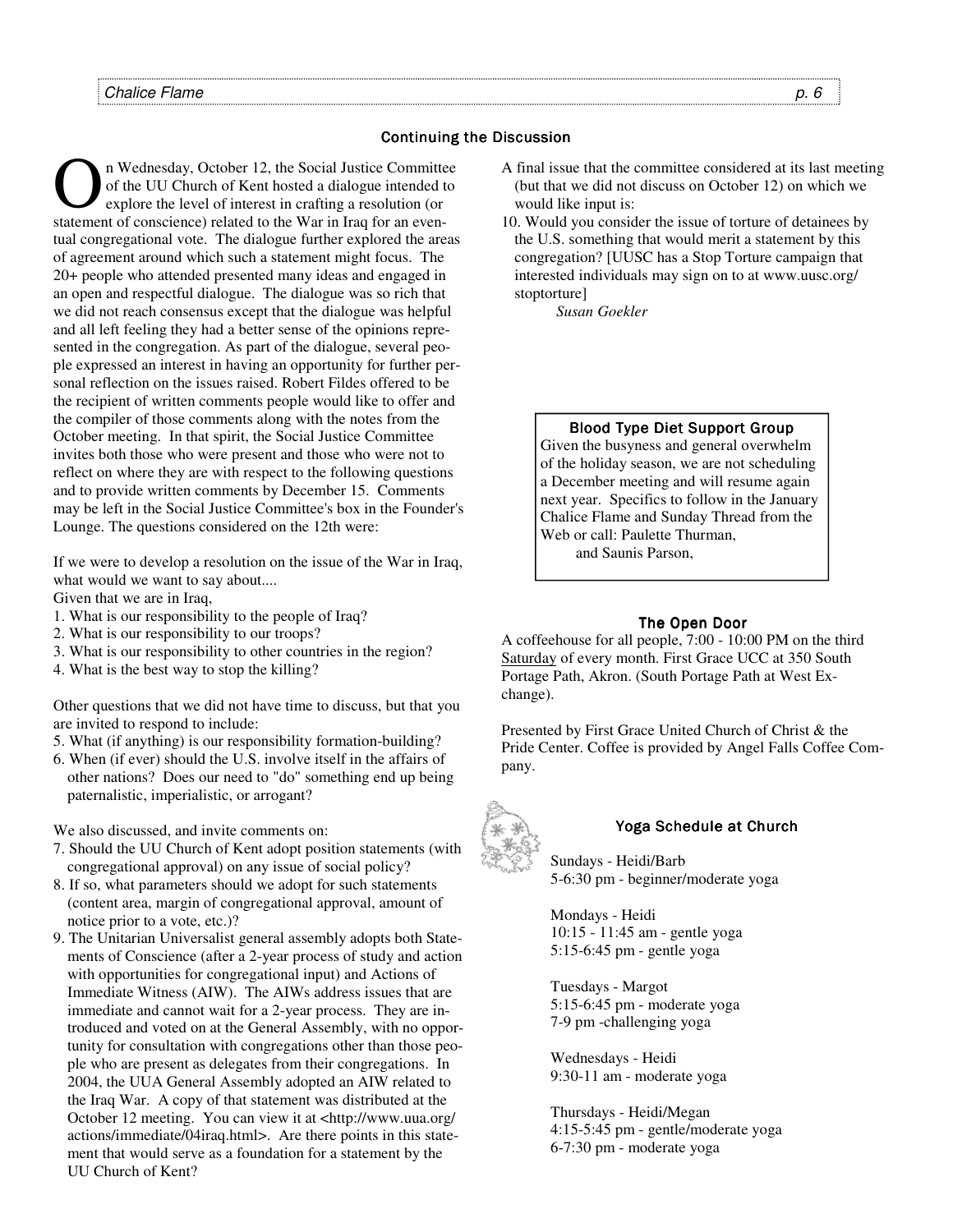# Children's RE News

 The 2005-2006 Program Brochure is posted on our webpage (www.kentuu.org). It contains lots of information about all of our Religious Education programming and services. It is also available as a hardcopy at the RE table during coffee hour and at the brochure table in the Founders Lounge on the Sanctuary level of the church.

 This year's Religious Education Committee will implement a portfolio format where members of the committee will be assisting in specific areas of RE.

**Bev Cole**, Chairperson will be assisting with Communications. **Laura Teagle** will be assisting with Childcare and Nursery. **Sandra Bowers** will be assisting with Teacher Recruitment. **Alyssa Lamb** will be assisting with Hogwarts. **Annie Brightbill** will be assisting with matters related to Safety.

 Our one hour meetings will be on the first Tuesday of every month at 6:30 PM in the Eldredge Annex. The meetings are open and you are invited to discuss agenda items in advance of the meetings with Bev Cole or Michelle Culley.

 The Babysitters Network will continue to meet in the Nursery during coffee hour. We will confirm Red Cross Training dates this month. All Youth interested in becoming Red Cross certified babysitters are welcome to attend meetings.

 *Michelle Culley* 

# UU Bed & Breakfast Directory

Do you dream of inexpensive vacation travel to interesting destinations where you can stay in the homes of friendly people who share your ideals and are happy to provide directions and advice for their area?

The UU bed and breakfast directory *UU're Home* (formerly *Homecomings*) can fulfill your dream. For 27 years, we've provided a network of hosts in the United States (and a few abroad) who enjoy meeting new friends and who are happy to open their home to like-minded people.

Check out our website at www.UUreHome.com, where entries are updated whenever changes are made or new hosts are added and you can charge a membership to your credit card. The 2006 edition of the annual paper directory will be available in April and can be ordered by sending a check for \$18 (or \$23, along with your e-mail address, for both the directory and a year's access to the website) to UU're Home, 43 Vermont Court, Asheville, NC 28806.

You can also become a host and be listed in the directory. Contact us at 828-281-3253 or at info@uurehome.com, and we will gladly send you information about listing your accommodations.

## **Campus Ministry News**

Starting September  $21<sup>st</sup>$ , the Campus UU group has been meeting for circle worship on Wednesday evenings, from 8:30-10:00 pm in room 308 of the Kent State Student Center. We've had anywhere from 2 to 8 students each week (some new, some who grew up UU). We're planning to coordinate some joint events with the church Young Adult Group in the next month or so. For more information contact: Renée Zimelis-Ruchotzke at 330-678-9350

# Tai Chi

Tai chi is an ancient Chinese meditative practice that involves flowing movements. Tai chi classes are held on Monday evenings in Fessenden hall. Beginners start at 8 pm, intermediate students at 7:30, and advanced students at 7 o'clock. Newcomers are welcome to start any Monday; it is an open class.

Please wear loose fitting clothes and socks or slippers. The suggested donation is \$5, which goes to the church for utilities.

For more information, contact Susan Goekler, certified instructor with the Tai Chi Association of Atlanta, GA. You can reach her at 330-633-1846 or sgoekler@neo.rr.com

## Sermons and Minutes Available

Some of Rev. Melissa Ziemer's past sermons are available in the Founders' Lounge for \$1.00 each. Your donation can be placed in the black lockbox, also in the lounge.

Copies of the Board meeting minutes are also available in the Founders' Lounge.

". . . the need for religious tolerance, the importance of carrying out faith in daily actions and the goal of 'internal disarmament' -- combating one's own hatred and anger.'

> *The Dalai Llama, Washington, D.C., Nov. 2005*